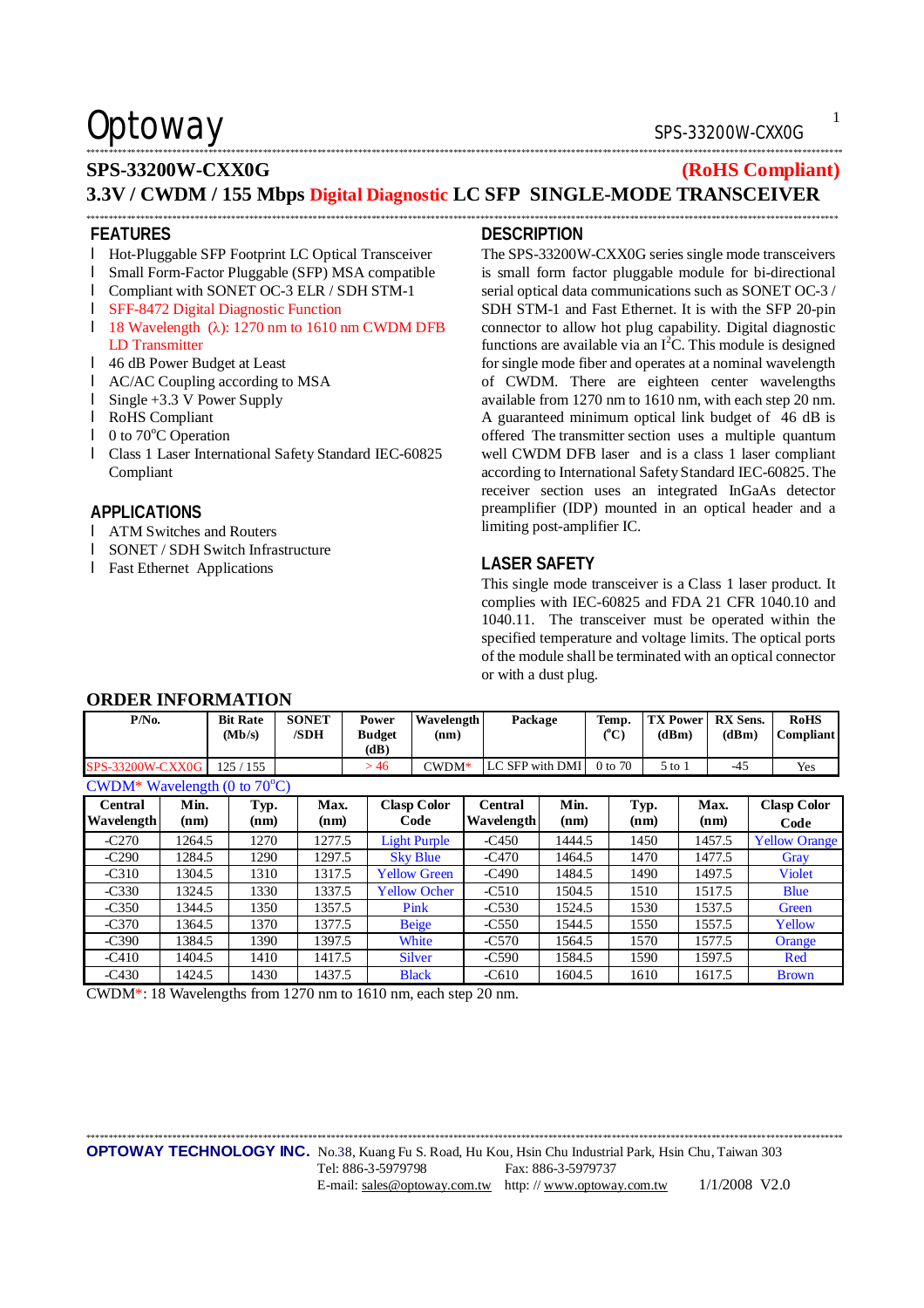| <b>Absolute Maximum Ratings</b>   |               |        |     |              |              |  |  |
|-----------------------------------|---------------|--------|-----|--------------|--------------|--|--|
| <b>Parameter</b>                  | <b>Symbol</b> | Min    | Max | <b>Units</b> | <b>Notes</b> |  |  |
| <b>Storage Temperature</b>        | Tstg          | -40    | 85  | $\sim$       |              |  |  |
| <b>Operating Case Temperature</b> | Topr          |        | 70  | $0 \sim$     |              |  |  |
| <b>Power Supply Voltage</b>       | Vcc           | $-0.5$ | 3.6 |              |              |  |  |

\*\*\*\*\*\*\*\*\*\*\*\*\*\*\*\*\*\*\*\*\*\*\*\*\*\*\*\*\*\*\*\*\*\*\*\*\*\*\*\*\*\*\*\*\*\*\*\*\*\*\*\*\*\*\*\*\*\*\*\*\*\*\*\*\*\*\*\*\*\*\*\*\*\*\*\*\*\*\*\*\*\*\*\*\*\*\*\*\*\*\*\*\*\*\*\*\*\*\*\*\*\*\*\*\*\*\*\*\*\*\*\*\*\*\*\*\*\*\*\*\*\*\*\*\*\*\*\*\*\*\*\*\*\*\*\*\*\*\*\*\*\*\*\*\*\*\*\*\*\*\*\*\*\*\*\*\*\*\*\*\*\*\*\*\*\*

| <b>Recommended Operating Conditions</b> |                           |      |     |      |               |  |  |  |
|-----------------------------------------|---------------------------|------|-----|------|---------------|--|--|--|
| <b>Parameter</b>                        | <b>Symbol</b>             | Min  | Typ | Max  | Units / Notes |  |  |  |
| Power Supply Voltage                    | Vcc                       | 3.13 | 3.3 | 3.47 |               |  |  |  |
| <b>Operating Case Temperature</b>       | Topr                      |      |     | 70   | $\alpha$      |  |  |  |
| Power Supply Current                    | $\mathbf{I}_{CC}$ (TX+RX) |      | 200 | 300  | mA            |  |  |  |
| Data Rate                               |                           |      | 155 | 200  | Mb/s          |  |  |  |

| Transmitter Specifications (0°C < Topr < 70°C, 3.13V < Vcc < 3.47V) |                                                                    |                  |             |                  |              |                |  |  |
|---------------------------------------------------------------------|--------------------------------------------------------------------|------------------|-------------|------------------|--------------|----------------|--|--|
| <b>Parameter</b>                                                    | <b>Symbol</b>                                                      | Min              | Typ         | <b>Max</b>       | <b>Units</b> | <b>Notes</b>   |  |  |
| <b>Optical</b>                                                      |                                                                    |                  |             |                  |              |                |  |  |
| <b>Optical Transmit Power</b>                                       | Po                                                                 |                  | $---$       | $\overline{5}$   | dBm          |                |  |  |
| <b>Output Center Wavelength</b>                                     | λ                                                                  | $\lambda$ c –5.5 | $\lambda c$ | $\lambda$ c +7.5 | nm           | $\overline{c}$ |  |  |
| Output Spectrum Width                                               | Δλ                                                                 | $---$            | $---$       |                  | nm           | -20 dB Width   |  |  |
| <b>Extinction Ratio</b>                                             | $E_R$                                                              | 10               |             |                  | dB           |                |  |  |
| <b>Output Eye</b>                                                   | Compliant with Bellcore TR-NWT-000253 and ITU recommendation G.957 |                  |             |                  |              |                |  |  |
| <b>Optical Rise Time</b>                                            | $t_r$                                                              |                  |             | 1.5              | ns           | 3              |  |  |
| <b>Optical Fall Time</b>                                            | te                                                                 |                  |             | 1.5              | ns           | 3              |  |  |
| <b>Relative Intensity Noise</b>                                     | <b>RIN</b>                                                         |                  |             | $-120$           | dB/Hz        |                |  |  |
| <b>Electrical</b>                                                   |                                                                    |                  |             |                  |              |                |  |  |
| Data Input Current - Low                                            | $I_{II}$                                                           | $-350$           |             |                  | μA           |                |  |  |
| Data Input Current - High                                           | $I_{IH}$                                                           |                  |             | 350              | μA           |                |  |  |
| Differential Input Voltage                                          | $V_{IH}$ - $V_{IL}$                                                | 0.5              |             | 2.4              | V            | Peak-to-Peak   |  |  |
| TX Disable Input Voltage – Low                                      | $T_{DIS, L}$                                                       | $\Omega$         |             | 0.5              | V            | 4              |  |  |
| TX Disable Input Voltage - High                                     | $T_{\text{DIS, H}}$                                                | 2.0              |             | Vcc              | $\mathbf{V}$ | 4              |  |  |
| <b>TX Disable Assert Time</b>                                       | <b>TASSERT</b>                                                     |                  |             | 10               | $\mu$ s      |                |  |  |
| TX Disable Deassert Time                                            | $\mathrm{T}_\mathrm{DEASSERT}$                                     |                  |             |                  | ms           |                |  |  |
| TX Fault Output Voltage -- Low                                      | $T_{\rm{FaultL}}$                                                  | $\Omega$         |             | 0.5              | V            | 5              |  |  |
| TX Fault Output Voltage -- High                                     | $T_{\underline{\text{FaultH}}}$                                    | 2.0              |             | $Vec{+}0.3$      | V            | 5              |  |  |

1. Output power is power coupled into a 9/125 μm single mode fiber.

2. ITU-T G.694.2 CWDM wavelength from 1270 nm to 1610 nm, each step 20 nm.

3. 10 % to 90% Values.

4. There is an internal 4.7K to 10K ohm pull-up resistor to VccTX.

5. Open collector compatible, 4.7K to 10K ohm pull-up to Vcc (Host Supply Voltage).

| Receiver Specifications ( $0^{\circ}$ C < Topr < 70 $^{\circ}$ C, 3.13V < Vcc < 3.47V) |                   |       |       |       |              |                         |  |  |
|----------------------------------------------------------------------------------------|-------------------|-------|-------|-------|--------------|-------------------------|--|--|
| <b>Parameter</b>                                                                       | <b>Symbol</b>     | Min   | Typ   | Max   | <b>Units</b> | <b>Notes</b>            |  |  |
| Optical                                                                                |                   |       |       |       |              |                         |  |  |
| Sensitivity                                                                            | <b>Sens</b>       |       |       | $-45$ | dBm          | 6                       |  |  |
| Maximum Input Power                                                                    | Pin               | $-10$ |       |       | dBm          | 6                       |  |  |
| Signal Detect -- Asserted                                                              | Pa                | $---$ |       | $-45$ | dBm          | Transition: low to high |  |  |
| Signal Detect -- Deasserted                                                            | Pd                | $-55$ | $---$ | ---   | dBm          | Transition: high to low |  |  |
| Signal detect -- Hysteresis                                                            |                   | 1.0   | $---$ |       | dB           |                         |  |  |
| Wavelength of Operation                                                                |                   | 1100  | $---$ | 1620  | nm           |                         |  |  |
| <b>Electrical</b>                                                                      |                   |       |       |       |              |                         |  |  |
| Differential Output Voltage                                                            | $V_{OH} - V_{OL}$ | 0.6   |       | 2.0   |              |                         |  |  |

**OPTOWAY TECHNOLOGY INC.** No.38, Kuang Fu S. Road, Hu Kou, Hsin Chu Industrial Park, Hsin Chu, Taiwan 303 Tel: 886-3-5979798 Fax: 886-3-5979737

E-mail: [sales@optoway.com.tw](mailto:sales@optoway.com.tw) http: // [www.optoway.com.tw](http://www.optoway.com.tw) 1/1/2008 V2.0

\*\*\*\*\*\*\*\*\*\*\*\*\*\*\*\*\*\*\*\*\*\*\*\*\*\*\*\*\*\*\*\*\*\*\*\*\*\*\*\*\*\*\*\*\*\*\*\*\*\*\*\*\*\*\*\*\*\*\*\*\*\*\*\*\*\*\*\*\*\*\*\*\*\*\*\*\*\*\*\*\*\*\*\*\*\*\*\*\*\*\*\*\*\*\*\*\*\*\*\*\*\*\*\*\*\*\*\*\*\*\*\*\*\*\*\*\*\*\*\*\*\*\*\*\*\*\*\*\*\*\*\*\*\*\*\*\*\*\*\*\*\*\*\*\*\*\*\*\*\*\*\*\*\*\*\*\*\*\*\*\*\*\*\*\*\*\*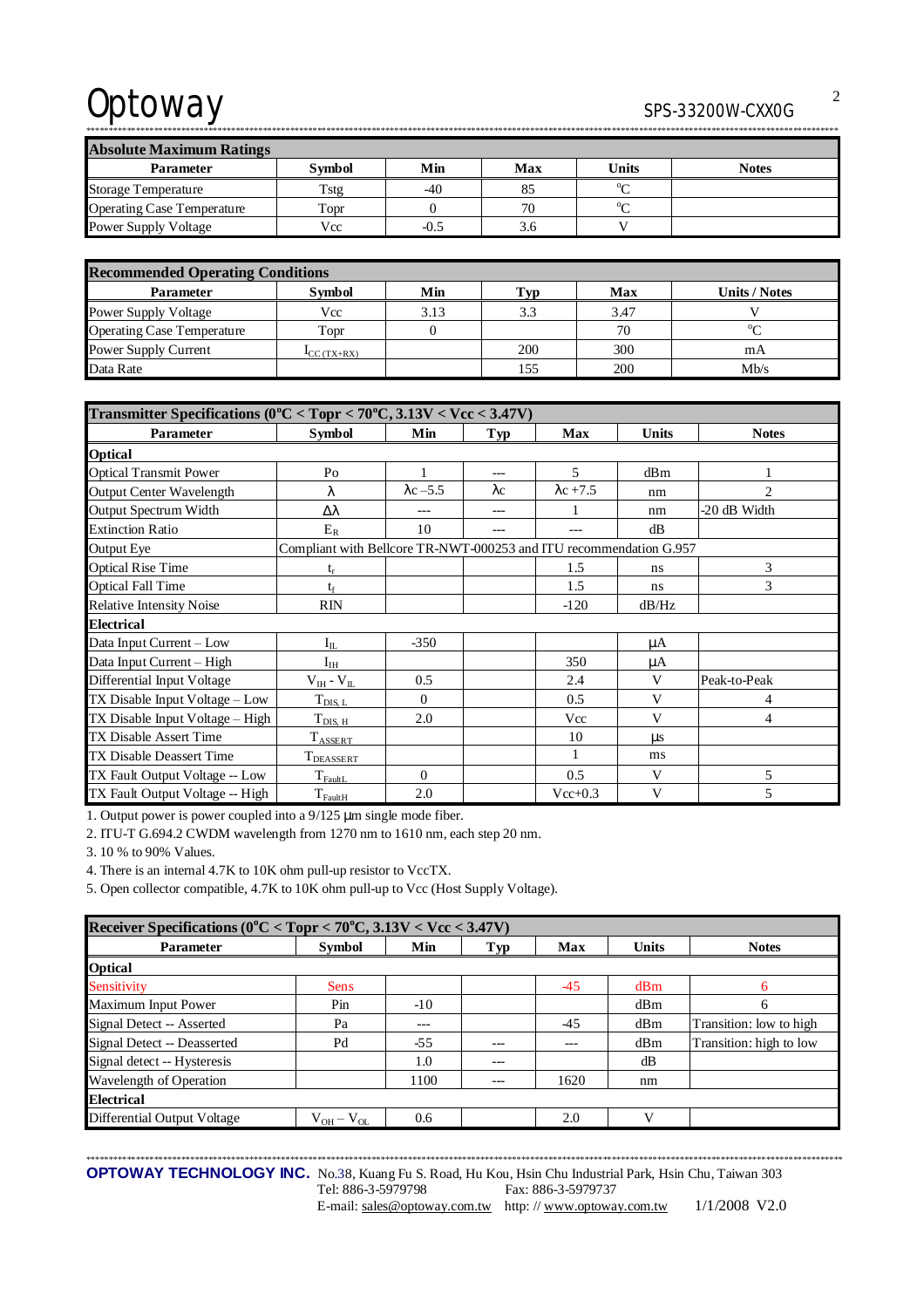| <b>Output LOS</b><br>Voltage --<br>Low | ' OL |     |  | ∪.J       |  |  |  |
|----------------------------------------|------|-----|--|-----------|--|--|--|
| High<br>Output LOS<br>Voltage --       | " ОН | 2.U |  | $Vec+0.3$ |  |  |  |

6. Measured at  $2^{23}$ -1 PRBS at BER 1E-10. Receiver sensitivity is better than  $-45$ dBm at 155 Mbps and 125 Mbps. However, due to the resolution limitation of Digital Diagnostic Monitoring, the effect readout range for the RX received power at EEPROM A2 is from -10 to -34 dBm.

7. Open collector compatible, 4.7K to 10K ohm pull-up to Vcc (Host Supply Voltage).

#### **CONNECTION DIAGRAM**



| <b>PIN</b>     | <b>Signal Name</b> | Description                                                  | <b>PIN</b> | <b>Signal Name</b>  | <b>Description</b>                |
|----------------|--------------------|--------------------------------------------------------------|------------|---------------------|-----------------------------------|
|                | TX GND             | <b>Transmitter Ground</b>                                    | 11         | <b>RX GND</b>       | Receiver Ground                   |
| 2              | TX Fault           | <b>Transmitter Fault Indication</b>                          | 12         | <b>RX DATA OUT-</b> | Inverse Receiver Data Out         |
| 3              | TX Disable         | Transmitter Disable (Module disables<br>on high or open)     | 13         | RX DATA OUT+        | Receiver Data Out                 |
| $\overline{4}$ | MOD-DFE2           | Modulation Definition $2 - Two wires$<br>serial ID Interface | 14         | <b>RX GND</b>       | Receiver Ground                   |
| 5              | MOD-DEF1           | Modulation Definition 1 – Two wires<br>serial ID Interface   | 15         | Vcc RX              | Receiver Power $-3.3V \pm 5\%$    |
| 6              | MOD-DEF0           | Modulation Definition $0 -$ Ground in<br>Module              | 16         | Vcc TX              | Transmitter Power $-3.3V \pm 5\%$ |
| 7              | N/C                | <b>Not Connected</b>                                         | 17         | TX GND              | <b>Transmitter Ground</b>         |
| 8              | <b>LOS</b>         | Loss of Signal                                               | 18         | TX DATA IN+         | Transmitter Data In               |
| 9              | <b>RX GND</b>      | Receiver Ground                                              | 19         | TX DATA IN-         | Inverse Transmitter Data In       |
| 10             | <b>RX GND</b>      | Receiver Ground                                              | 20         | <b>TX GND</b>       | <b>Transmitter Ground</b>         |

#### **Module Definition**

| <b>Module Definition</b> | MOD-DEF2 | MOD-DEF1         | MOD-DEF0         | Interpretation by Host   |
|--------------------------|----------|------------------|------------------|--------------------------|
|                          | PIN 4    | PIN <sub>5</sub> | PIN <sub>6</sub> |                          |
|                          | SDA      | SCL              | LV-TTL Low       | Serial module definition |
|                          |          |                  |                  | protocol                 |

Module Definition 4 specifies a serial definition protocol. For this definition, upon power up, MOD-DEF(1:2) appear as no connector (NC) and MOD-DEF(0) is TTL LOW. When the host system detects this condition, it activates the serial protocol. The protocol uses the 2-wire serial CMOS  $E^2$ PROM protocol of the ATMEL AT24C01A/02/04 family of components.

\*\*\*\*\*\*\*\*\*\*\*\*\*\*\*\*\*\*\*\*\*\*\*\*\*\*\*\*\*\*\*\*\*\*\*\*\*\*\*\*\*\*\*\*\*\*\*\*\*\*\*\*\*\*\*\*\*\*\*\*\*\*\*\*\*\*\*\*\*\*\*\*\*\*\*\*\*\*\*\*\*\*\*\*\*\*\*\*\*\*\*\*\*\*\*\*\*\*\*\*\*\*\*\*\*\*\*\*\*\*\*\*\*\*\*\*\*\*\*\*\*\*\*\*\*\*\*\*\*\*\*\*\*\*\*\*\*\*\*\*\*\*\*\*\*\*\*\*\*\*\*\*\*\*\*\*\*\*\*\*\*\*\*\*\*\*\* **OPTOWAY TECHNOLOGY INC.** No.38, Kuang Fu S. Road, Hu Kou, Hsin Chu Industrial Park, Hsin Chu, Taiwan 303 Tel: 886-3-5979798 Fax: 886-3-5979737 E-mail: [sales@optoway.com.tw](mailto:sales@optoway.com.tw) http: // [www.optoway.com.tw](http://www.optoway.com.tw) 1/1/2008 V2.0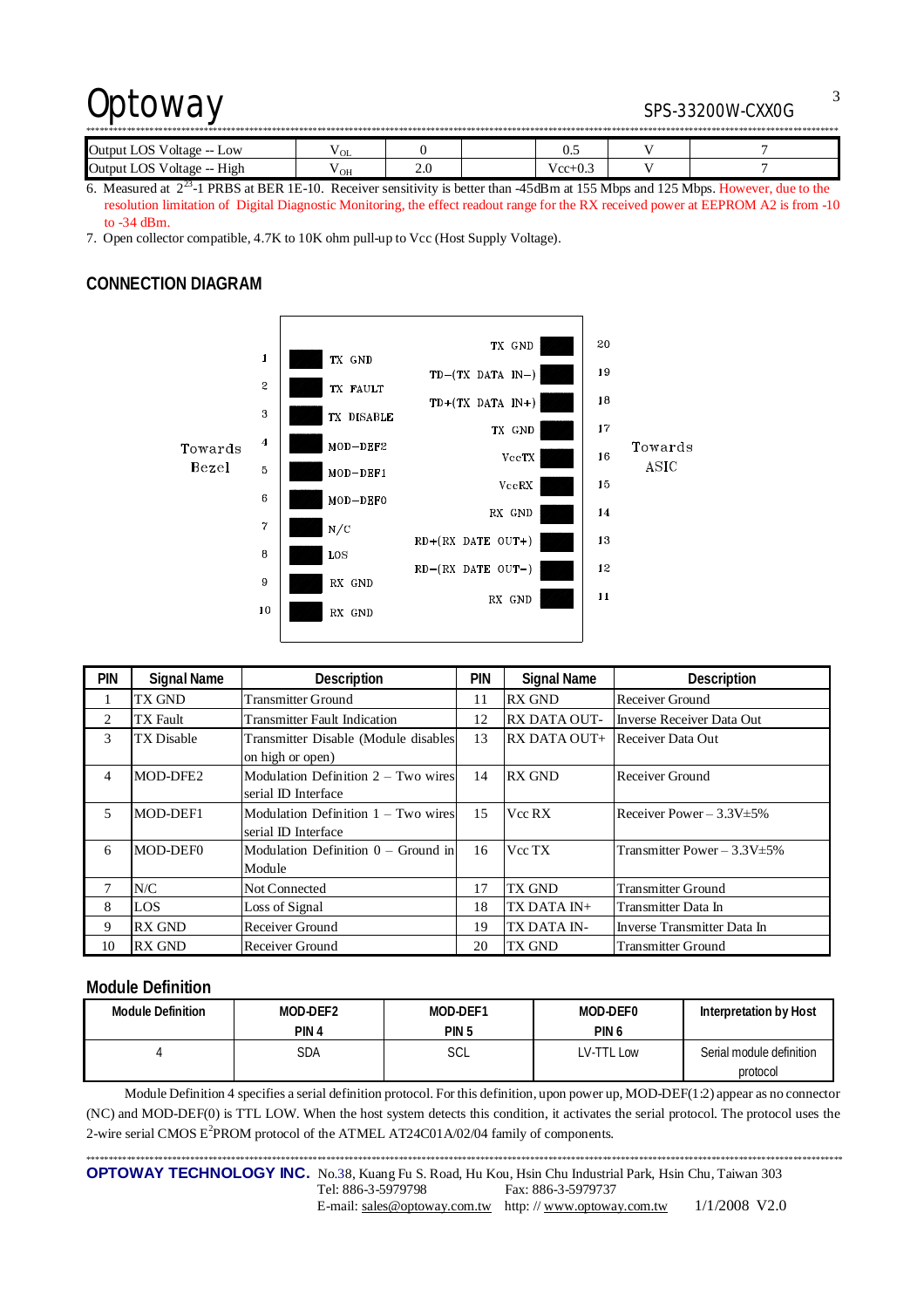# Optoway

#### RECOMMENDED CIRCUIT SCHEMATIC



#### PACKAGE DIAGRAM

#### Units in mm



Note: Specifications subject to change without notice.

 $\overline{4}$ 

\*\*\*\*\*\*\*